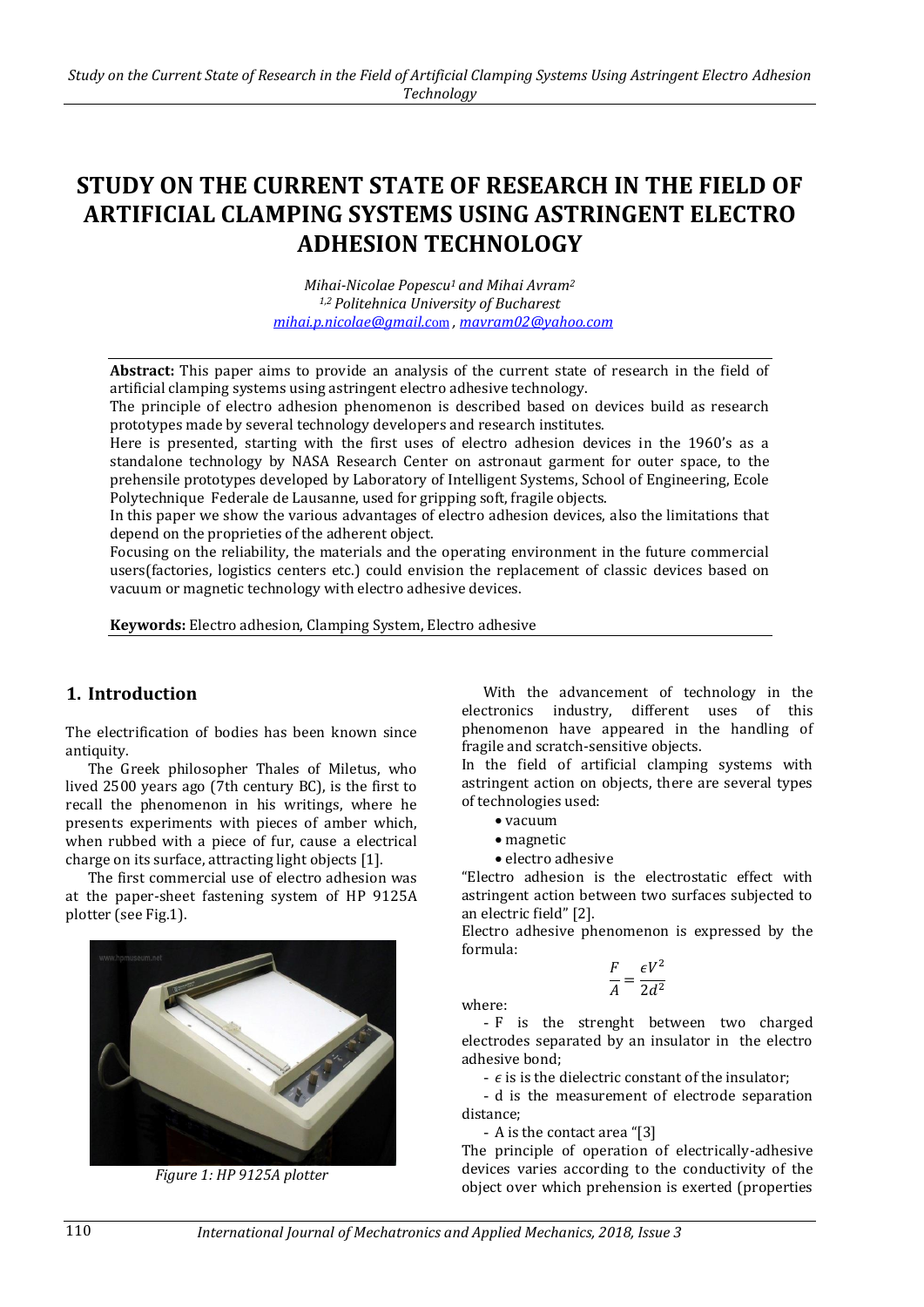represented by the simplified expression of Gauss's law):

a) for objects from dielectric materials  $D =$  $(\epsilon E + P)$ 

b) for objects from conductive materials  $D = \epsilon E$ 

The capability of supplying electric power to the electrodes by a circuit gives to the electro adhesion devices the advantage of electrically controllable adhesion technology by a single control voltage.

The constructive way encountered in experimental works is represented by conductive electrodes isolated in a polymer (Fig 2.).



*Figure 2: Graphical representation of electro adhesive pads*

The electric fields set up opposite charges on the substrate when an electric charge is applied and thus the electrostatic adhesion between the electrodes and the induced loads on the substrate occurs.

## **2. Applications of Electro Adhesive Phenomenon**

SRI international has developed and envisioned several types of wall climbing robots, one of them

#### **2.1 Tracked / Wheeled Robots**

registered as patent US20100059298A1 (Fig.3).  $16$ 

*Figure 3: Graphical representation of the wall-crawling robot [5]*

Described as a robot that uses for locomotion a mechanism that also comprises of an electro adhesive device, thus creating an adhesive force capable of obtaining vertical mobility.

Based on the clamping performance in testing of the robot on different materials, they have measured the pressure obtained by the electro adhesive pads at a 4kv DC voltage with the following results:



*Figure 4: Clamping performance obtained on different materials [6]*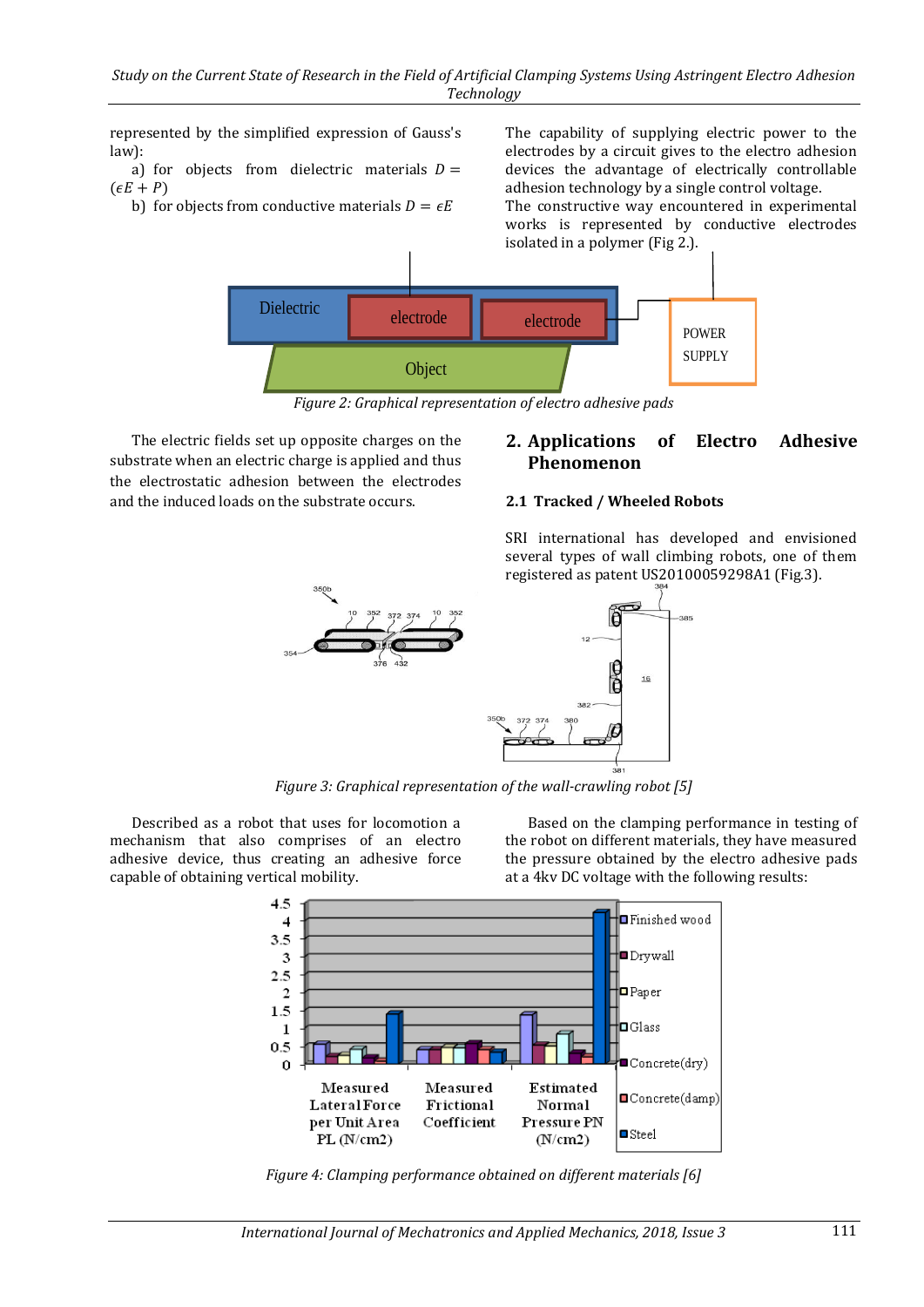#### **2.2 Prehensile Devices**

#### **Garment application**

In the paper "Application Study of Electro adhesive Devices" by Richard P. Krape prepared by Chrisler Corporation Space Divison for National Aeronautics and Space Administration Langley Research Center [3], electro adhesion devices are started being researched and developed for their potential usefulness in prehension applications.

They used the electro adhesivity phenomenon in developing prototypes with multiple uses in aerospace garment applications as hand holds, knee pads, back and several other space suit accessories.



*Figure 5: Hand-Model Electro adhesor Prototype – Single Pole Type [3]*

Specifications of the prototype (Fig. 5), at 1850 volts, the static pull force is 2,7kgf and the skid force is 18,14 kgf with a battery longevity for operation of 42 hours.



*Figure 6: Flexible Prototype (Single-Pole) [3]*

Specifications of the prototype (Fig. 6), at 1850 volts, the static pull force is 0,9kgf and the skid force is 0,4 kgf with a battery longevity for operation of 40 hours.

Following their research, they determined that the resistivity, the chemical nature, the temperature,

polarity of applied voltage, current density and the thickness of the electro adhesive coating influence the proprieties of electro adhesion devices directly.

#### **Stretchable electro adhesive pads**

Based on these proprieties electro adhesive devices have been developed in the form of stretchable electro adhesive pads. In this case, the forces that generate electro adhesion vary depending on how the pads are deformed [7].



*Figure 7: Stratchabl electro adhesive device[7]*

If the electro adhesive pads are stretched, the space between electrodes increases, decreasing the electric field strength thus resulting in decreased polarization.

Stretchable electro adhesive devices are built in 2 stages using a rubber mixture having molding capability:

• first stage: the conductive rubber mixture containing Carbon black is poured into the mold obtaining the electrodes

 second stage: the electrodes are encapsulated using rubber poured over them as insulator.

#### **Soft grippers**

Using stretchable electro adhesive devices technology there has been developed a new method for creating soft grippers, enabled to operate deformable and fragile objects of any shape.

According to the creators of (Fig.8), the gripping force produced by electrostatic actuation is low (1 mN), allowing operation of fragile objects, while the electro adhesion force can produce around 3.5N/cm2, thus enabling the capability of heavy objects lifting.



*Figure 8: Soft grippers [8]*